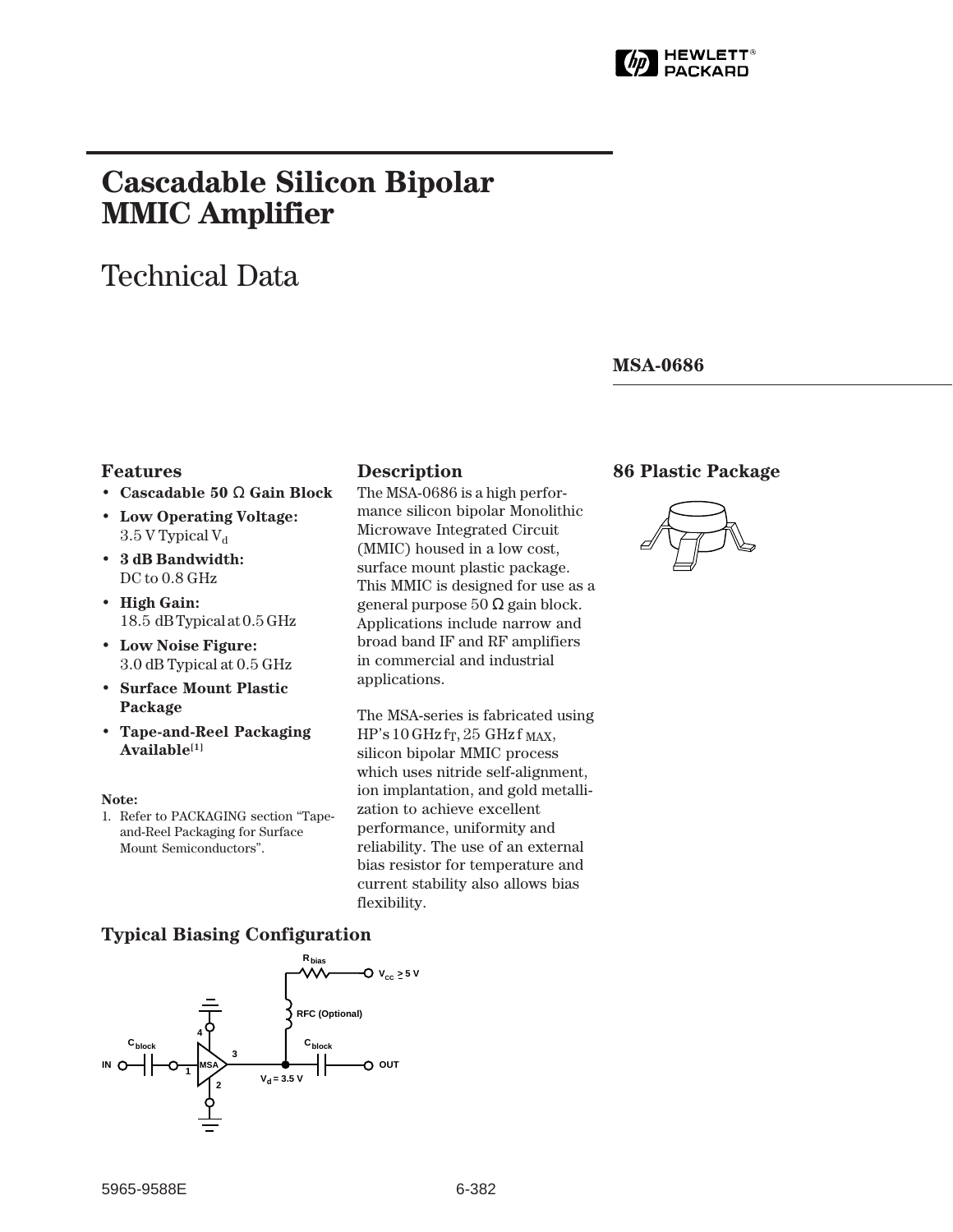## **MSA-0686 Absolute Maximum Ratings**

| <b>Parameter</b>                   | <b>Absolute Maximum</b> <sup>[1]</sup> |
|------------------------------------|----------------------------------------|
| Device Current                     | $50 \,\mathrm{mA}$                     |
| Power Dissipation <sup>[2,3]</sup> | $200 \,\mathrm{mW}$                    |
| RF Input Power                     | $+13$ dBm                              |
| Junction Temperature               | $150^{\circ}$ C                        |
| <b>Storage Temperature</b>         | $-65$ to $150^{\circ}$ C               |

**Thermal Resistance[2,4]:**

 $\theta_{\rm jc} = 120$ °C/W

#### **Notes:**

1. Permanent damage may occur if any of these limits are exceeded.

2.  $T_{CASE} = 25$ °C.

3. Derate at  $8.3\,\mathrm{mW}/^{\circ}\mathrm{C}$  for T<sub>C</sub>  $>126^{\circ}\mathrm{C}.$ 

4. See MEASUREMENTS section "Thermal Resistance" for more information.

| <b>Symbol</b>   | Parameters and Test Conditions: $I_d = 16 \text{ mA}, Z_0 = 50 \Omega$ | <b>Units</b>           | Min.     | Typ. | Max.      |     |
|-----------------|------------------------------------------------------------------------|------------------------|----------|------|-----------|-----|
| $G_{P}$         | Power Gain ( $ S_{21} ^2$ )                                            | $f = 0.1$ GHz          | dB       |      | 20.0      |     |
|                 |                                                                        | $f = 0.5$ GHz          |          | 16.5 | 18.5      |     |
| $\Delta G_P$    | <b>Gain Flatness</b>                                                   | $f = 0.1$ to $0.5$ GHz | dB       |      | $\pm 0.7$ |     |
| $f_3$ dB        | 3 dB Bandwidth                                                         |                        | GHz      |      | 0.8       |     |
| <b>VSWR</b>     | Input VSWR                                                             | $f = 0.1$ to $1.5$ GHz |          |      | 1.7:1     |     |
|                 | Output VSWR                                                            | $f = 0.1$ to $1.5$ GHz |          |      | 1.7:1     |     |
| NF              | $50 \Omega$ Noise Figure                                               | $f = 0.5$ GHz          | dB       |      | 3.0       |     |
| $P_1$ dB        | Output Power at 1 dB Gain Compression                                  | $f = 0.5$ GHz          | dBm      |      | 2.0       |     |
| IP <sub>3</sub> | Third Order Intercept Point                                            | $f = 0.5$ GHz          | dBm      |      | 14.5      |     |
| tp              | Group Delay                                                            | $f = 0.5$ GHz          | psec     |      | 225       |     |
| $V_{d}$         | Device Voltage                                                         |                        | V        | 2.8  | 3.5       | 4.2 |
| dV/dT           | Device Voltage Temperature Coefficient                                 |                        | $mV$ /°C |      | $-8.0$    |     |

# **Electrical Specifications<sup>[1]</sup>,**  $T_A = 25^{\circ}C$

#### **Notes:**

1. The recommended operating current range for this device is 12 to 20 mA. Typical performance as a function of current is on the following page.

#### **Part Number Ordering Information**

| <b>Part Number</b>  | <b>No. of Devices</b> | Container      |  |  |  |
|---------------------|-----------------------|----------------|--|--|--|
| MSA-0686-TR1        | 1000                  | 7" Reel        |  |  |  |
| <b>MSA-0686-BLK</b> | 100                   | Antistatic Bag |  |  |  |

For more information, see "Tape and Reel Packaging for Semiconductor Devices".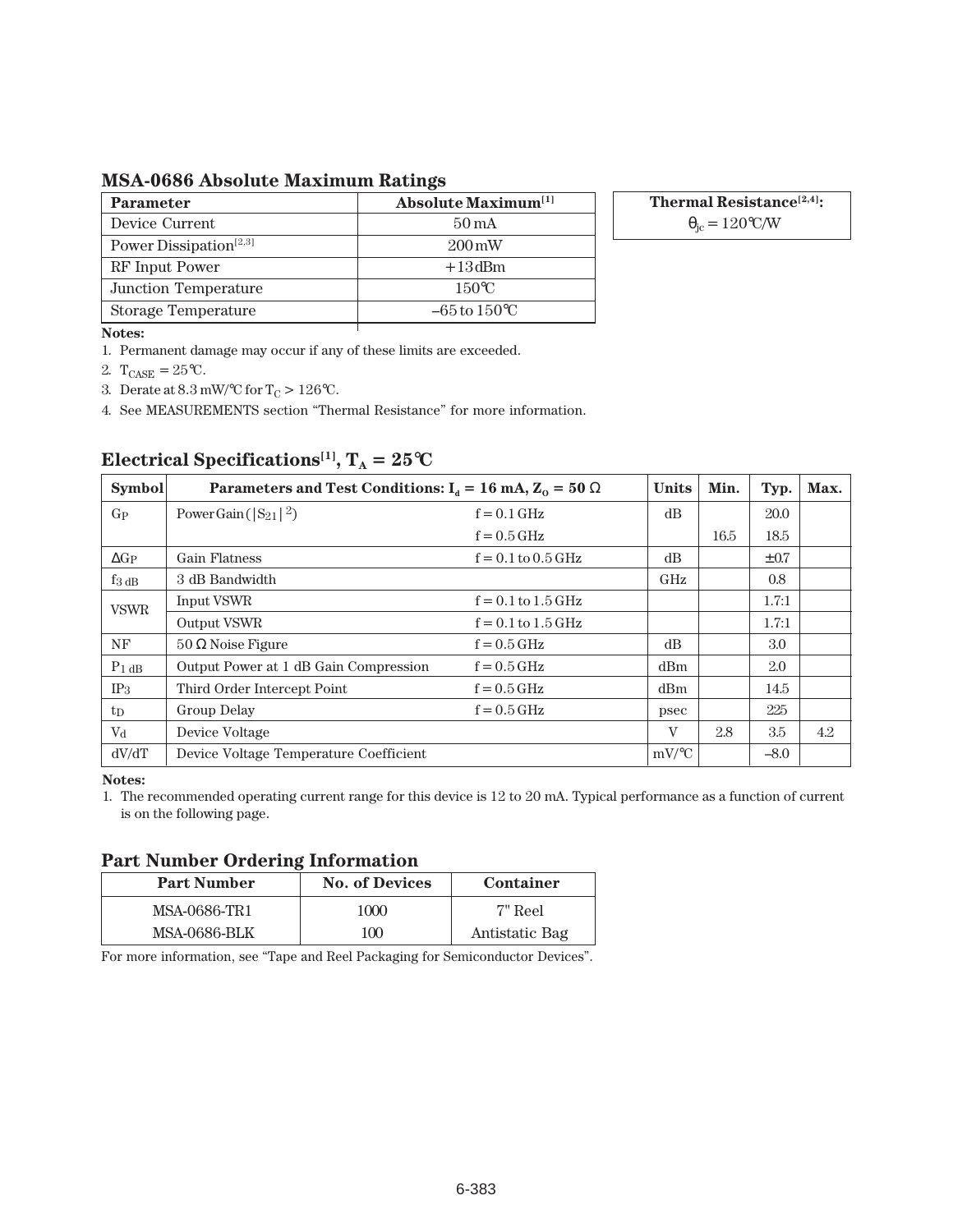**MSA-0686 Typical Scattering Parameters (** $Z_0 = 50 \Omega$ **,**  $T_A = 25^{\circ}C$ **,**  $I_d = 16 \text{ mA}$ **)** 

| Freq.      | $S_{11}$ |        | $S_{21}$      |       | $S_{12}$ |         |      | $S_{22}$        |         |        |         |
|------------|----------|--------|---------------|-------|----------|---------|------|-----------------|---------|--------|---------|
| <b>GHz</b> | Mag      | Ang    | $\mathbf{dB}$ | Mag   | Ang      | dB      | Mag  | Ang             | Mag     | Ang    | $\bf k$ |
| 0.1        | .06      | $-175$ | 20.1          | 10.08 | 170      | $-23.3$ | .069 | $\overline{4}$  | .04     | $-84$  | 1.05    |
| 0.2        | .06      | $-169$ | 19.8          | 9.77  | 161      | $-23.2$ | .069 | 8               | .07     | $-103$ | 1.05    |
| 0.3        | .07      | $-164$ | 19.4          | 9.35  | 152      | $-22.5$ | .075 | 13              | $.10\,$ | $-113$ | 1.03    |
| 0.4        | .08      | $-158$ | 19.1          | 8.98  | 144      | $-22.2$ | .078 | 16              | .13     | $-123$ | 1.02    |
| $0.5\,$    | .08      | $-154$ | 18.7          | 8.58  | 135      | $-21.6$ | .083 | 18              | .15     | $-131$ | 1.01    |
| 0.6        | .09      | $-152$ | 18.0          | 7.94  | 128      | $-21.1$ | .088 | 21              | .18     | $-140$ | 1.01    |
| 0.8        | .12      | $-152$ | 17.2          | 7.25  | 114      | $-20.3$ | .097 | 25              | .21     | $-155$ | 1.00    |
| $1.0\,$    | .15      | $-154$ | 16.3          | 6.51  | 102      | $-19.5$ | .106 | 25              | .24     | $-168$ | 0.99    |
| 1.5        | .25      | $-171$ | 14.0          | 5.01  | $76\,$   | $-17.6$ | .133 | 22              | .27     | 165    | 0.99    |
| 2.0        | .34      | 171    | 11.9          | 3.94  | $56\,$   | $-16.1$ | .157 | 19              | .27     | 147    | 1.01    |
| 2.5        | .43      | 155    | 9.8           | 3.09  | 42       | $-15.9$ | .161 | 16              | .27     | 134    | 1.06    |
| 3.0        | .49      | 140    | 8.0           | 2.51  | 28       | $-15.3$ | .171 | 11              | .26     | 124    | 1.10    |
| 3.5        | .56      | 128    | 6.4           | 2.09  | $15\,$   | $-15.1$ | .175 | $6\phantom{1}6$ | .25     | 118    | 1.13    |
| 4.0        | .61      | 118    | 5.0           | 1.78  | 3        | $-14.9$ | .180 | 3               | .24     | 115    | 1.15    |
| 5.0        | .70      | 99     | 2.4           | 1.32  | $-18$    | $-14.7$ | .185 | $-2$            | .24     | 118    | 1.16    |

**Note:**

1. A model for this device is available in the DEVICE MODELS section.

## **Typical Performance,**  $T_A = 25^{\circ}C$

(unless otherwise noted)



**Figure 1. Typical Power Gain vs.**  Frequency,  $\mathbf{T_A} = 25^{\circ}\mathbf{C}$ .



**Figure 4. Output Power at 1 dB Gain Compression vs. Frequency.**



**Figure 2. Device Current vs. Voltage.**



**Figure 5. Noise Figure vs. Frequency.**



**Figure 3. Output Power at 1 dB Gain Compression, NF and Power Gain vs. Case Temperature, f = 1.0 GHz,**   $I_d = 16$ mA.